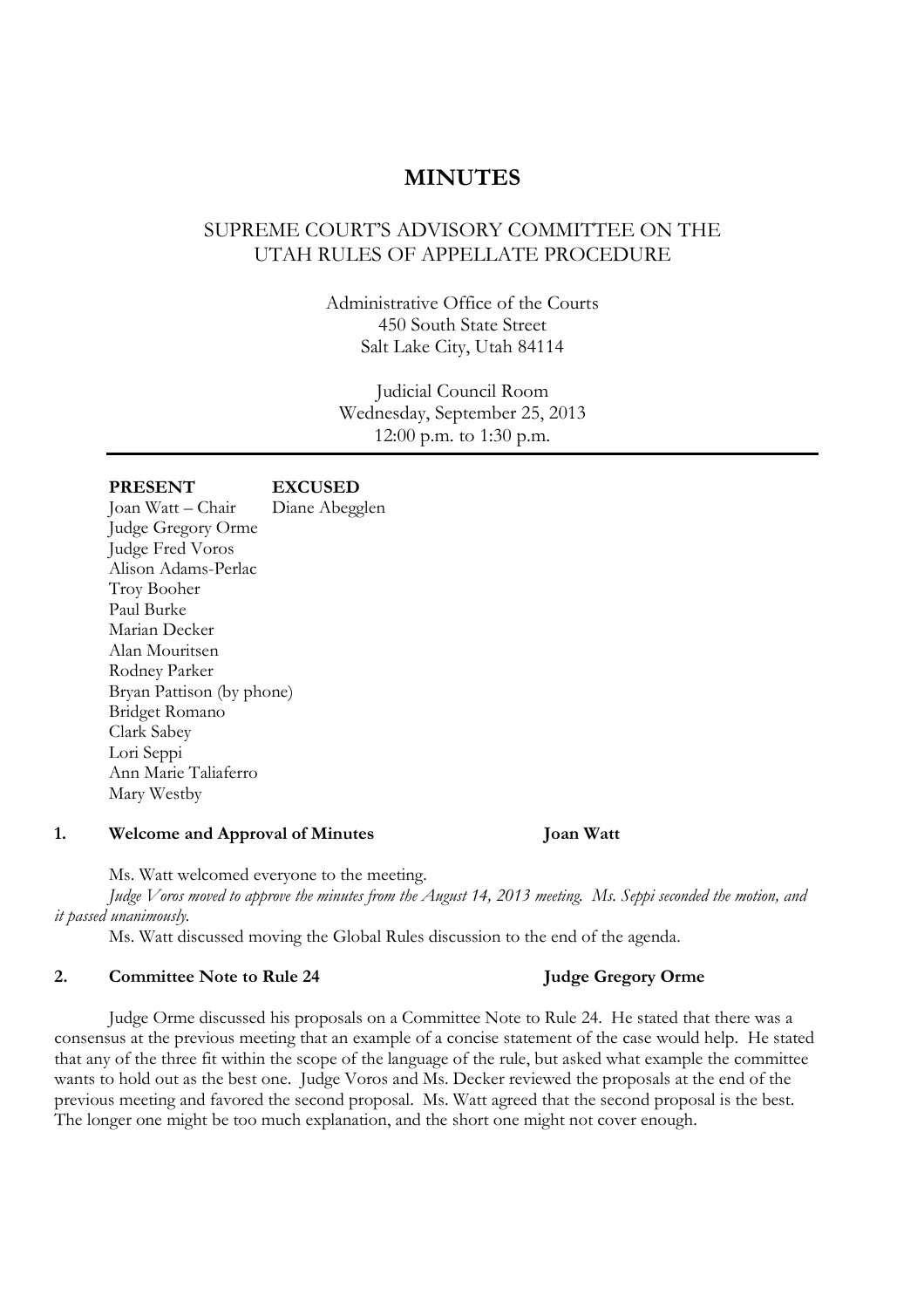The proposed committee note with the second example states:

The succinct statement of the nature of the case called for in Rule  $24(a)(5)$  is intended to provide a brief explanation of the nature of the case for the purpose of orienting the reader as to the general context in which the appeal arises. It is not the place to identify all the issues on appeal, to detail the procedural history, or to make arguments. An example of what is contemplated follows.

This case involves a dispute between two neighbors about the location of the boundary dividing their backyards. Defendants prevailed on a theory of boundary by acquiescence. Plaintiffs appeal, contending that the record boundary should be enforced, essentially pursuant to the doctrine of permissive use.

*Judge Orme moved to adopt the Rule 24 committee note proposal using the second example. Judge Voros seconded the motion and it passed unanimously.* 

### **3. Proposed Language Addressing Alison Adams-Perlac Addendums to Appellate Briefs (Rules 24 and 58)**

Ms. Adams-Perlac discussed her proposals to address addendums involving non-public records in Rules 24 and 58. She stated that she looked at the Code of Judicial Administration. The first proposal specifically outlines each type of non-public record requiring a separate addendum. The second proposal generally states that the rule applies to records classified as something other than public. Under either proposal, if records in the addendum are not classified as public, they would be bound separately. Judge Voros noted that traditionally the addendum being bound separately has been based on size, not based on the type of record in the addendum. Ms. Romano stated that if the records are not public, they should always be bound separately, but if large, they should also be bound separately. Mr. Sabey agreed that that option should be preserved. Judge Voros wondered if the sentence about Table of Contents was something drafted by Ms. Adams-Perlac, or if it is a holdover. Adams-Perlac stated the sentence is a holdover.

Judge Voros recommended a separate subsection that provides for private records being bound separately. He asked what would happen if there were public records in an addendum with private records. He wondered if parties would have to bind the whole thing separately or bind the public documents and the private records separate from each other. Judge Orme said almost everything in a juvenile court case is protected. Mr. Sabey stated his concerns that the rule would be over broad if protected records had to be bound separately with unprotected records. Ms. Romano agreed.

Judge Voros asked what would happen under the proposal if a party had a thick addendum and one with non-public records. He stated there would be two separately bound addenda – one large, and one for non-public records. He suggested that the committee come up with a name for the special addenda, or something that flags it to have it treated differently. Ms. Romano suggested that the rule require that the addenda with non-public records be bound in a different color.

Ms. Adams-Perlac asked which version the committee preferred, version one, delineating the kinds of records, or version two stating "other than public". Ms. Westby stated that she preferred version two. Ms. Watt agreed that version two encompassed Ms. Adams-Perlac's concern that the committee would not need to amend it if other types of records are created.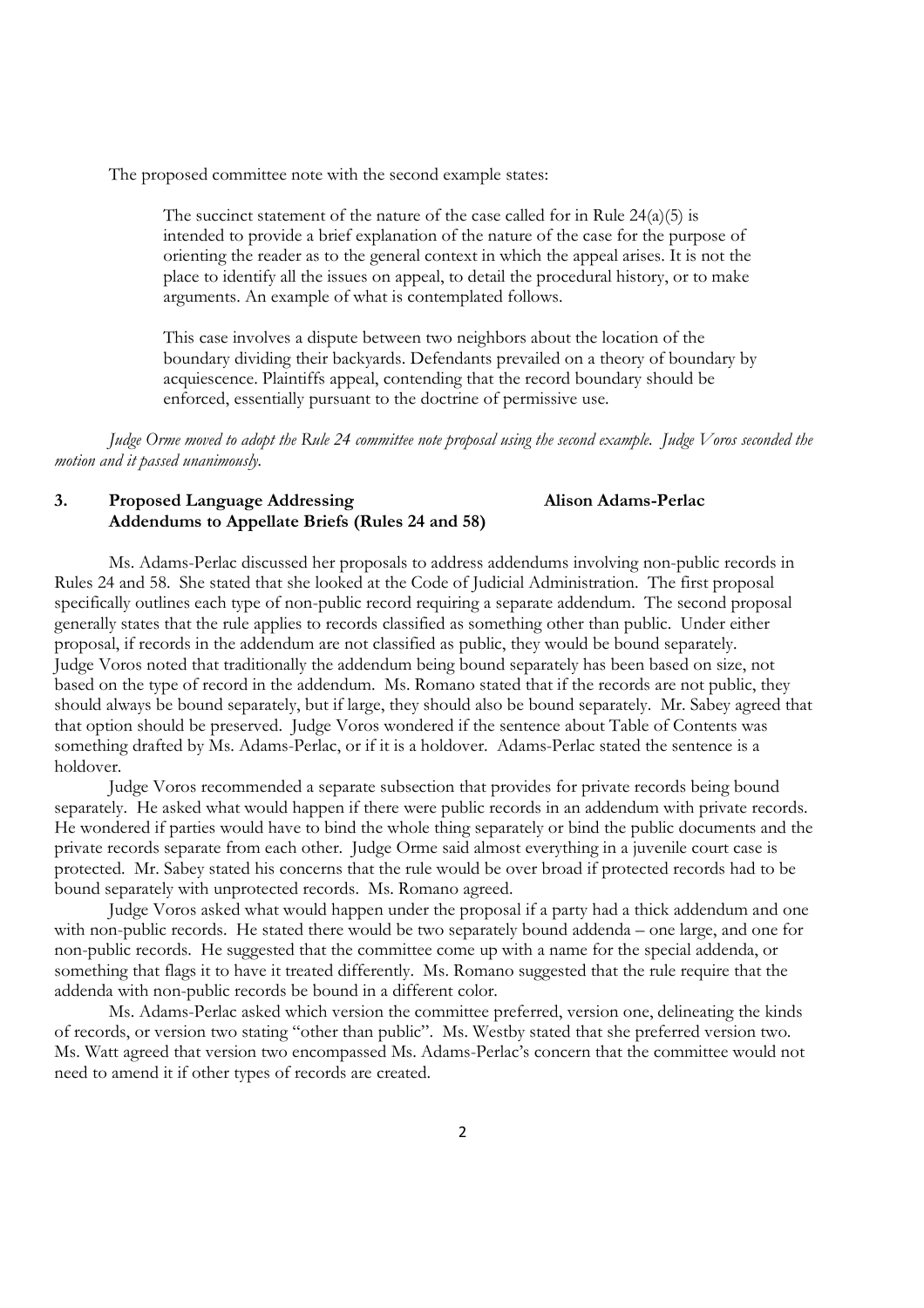Ms. Westby suggested that the change to Rule 58 could be as simple as requiring any addenda in juvenile cases to be separately bound, since the rule applies only to juvenile court cases. Just juvenile court cases which go to briefing. She stated the bypass procedure would wrap back into Rule 202.

*The committee agreed that Ms. Adams-Perlac will reconfigure her proposals for Rules 24 and 58and recirculate them for the next meeting.* 

### **4. Rule 8A Clark Sabey**

Mr. Sabey discussed his proposal on Rule 8A. Mr. Sabey discussed his proposal with the staff attorneys from the Court of Appeals. He stated they agreed it would be helpful to describe it as a Motion for Emergency Relief, rather than a Petition, to help clarify that it is attached to an existing case, since it does not stand alone. He stated that seemed to be the primary issue addressed in *Snow, Christensen & Martineau v. Lindberg*, 2009 UT 72, 222 P.3d 1141. This amendment was drafted in response to that case. Mr. Parker stated that he thought there was a mechanism that an 8A petition could be filed on its own, without a jurisdictional basis; as long jurisdiction was fixed reasonably promptly, that a petition could lead out. Mr. Sabey stated that the mechanism does exist, and that the word "contemporaneously" in his proposal addresses that issue. He stated that clerks should not reject the motion if an underlying petition is filed within a few hours. However, the court has to have some reassurance that its jurisdiction has been properly invoked.

Mr. Booher stated that calling it a motion is helpful, but that doing so is also misleading and makes it seems substantive vs. procedural. He stated that the intent seems to be trying to expedite the relief sought for in something else, but the motion for emergency relief makes it sound like the basis for the relief you are seeking is contained in this document. He stated that the relief has to be requested through a motion to stay under Rule 8A. He asked what the relief is after *Snow, Christensen*, other than to expedite. Mr. Booher stated the relief is in the jurisdictional document. He stated that a motion under the proposed rule is really a motion to expedite the decision on something else you file. Mr. Sabey said he thinks it can be. Judge Voros asked what else it can be besides a motion to expedite. He stated that it is a motion for expedited treatment. Ms. Romano asked if it is possible in an interlocutory appeal, to file a 23C to stay the proceedings. Mr. Booher stated the scope of the relief is determined by the other document you file. The document under this rule just determines when you will get that relief. He stated that this is what leads to the confusion. It looks like the relief is stemming from the filing of the motion, when the relief is actually stemming from the other thing you filed.

Mr. Sabey stated that the relief asked for under Rule 8A is typically simple. Calling it a motion for expedited decision exacerbates the problem because it suggests that you are asking for the whole case to be resolved, rather than just part of it, as suggested by the *Snow Christensen* case.

Judge Voros stated that what Mr. Booher is saying is that this document just speeds up the relief you get pursuant to another filing, and that Mr. Sabey is saying the relief is only sped up on the part on which a party is requesting.

Judge Voros discussed a hypothetical case involving an order to medicate an attorney's client the same day at 5:00 p.m. He stated that the attorney needs to stay the order in district court, and that the 23C Motion does not get the attorney there. The attorney would need to file a motion under 23C plus something else, e.g., a stay motion.

Judge Voros left the meeting at 12:30 p.m.

Ms. Westby stated that under Rule 5, a motion to stay will not be considered before a petition. Mr. Booher stated that the requirement is impossible. He stated that he can draft a motion to stay in a short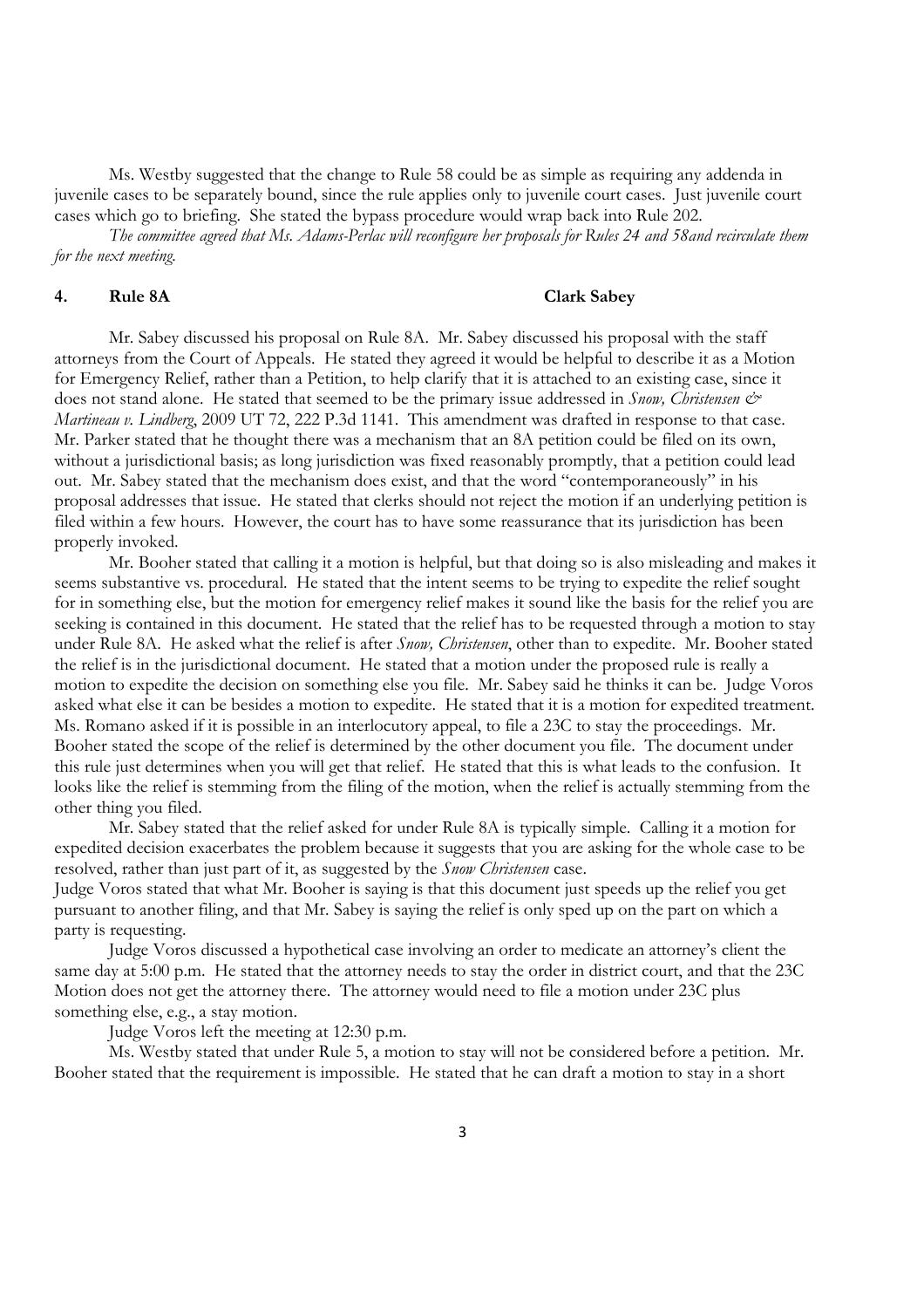time, but not a Rule 5 petition. Mr. Sabey stated that is the debate about what Rule 8 accomplishes, and that he would like to keep that debate out of the committee's considerations of this rule.

Mr. Parker asked what the word "contemporaneously" means, and how much time it allows. Ms. Westby stated that the court will start looking at the circumstances when this motion under this rule is filed, but they will not act on it until a writ or petition is filed. Mr. Sabey stated that the question comes back to what the committee should do with Rule 8A. Ms. Westby stated that a Rule 5 petition is not speedy and adequate if you are medicating at 5 p.m. She stated that a writ should be filed. Since a writ opens the case, she stated, that is your provisional document.

Mr. Sabey stated that the question is whether Rule 8 applies to stays, and can a party rely on that instead of a Rule 19 petition. He stated that he cannot answer that question. Mr. Booher stated that the opinion suggests you can, but it is not clear.

Mr. Sabey stated that he would prefer to leave the Rule 8 discussion aside. He stated that the Court of Appeals attorneys felt strongly about using the word "contemporaneously". Whether you think Rule 8 or Rule 19 gets you there, even if it is a few hours or a couple of days, you need to get a jurisdictional document to the court because the court doesn't look at motion without jurisdiction.

Mr. Parker asked what does contemporaneously mean. Ms. Romano suggested adding "absent extraordinary circumstances," before "must be contemporaneously filed with that motion." Mr. Sabey stated that using "contemporaneously" gives the clerk's office some leeway to look at it, but a jurisdictional document is still needed. Ms. Westby stated that there would be no decision without a jurisdictional document. Mr. Burke stated that he reads it that the petition/writ would have to be filed at the same time as the 23C motion, and that he would not have known differently if not for being in the meeting. Ms. Westby agreed and said the same thing happens in the Supreme Court.

Ms. Watt asked if there is a standard order on interlocutories now. She stated that she tells all her attorneys they must have a petition and the stay together. She stated that is the practice right now. Mr. Sabey stated that is the right mind set. Ms. Watt asked if what is being allowed is the filing and you can follow up with the jurisdictional document, whether the committee wanted to capture that practice in the rule. Ms. Westby and Mr. Sabey stated that these are exceptions, and they do not want the rule to invite this to be the practice. This procedure should be reserved for extraordinary circumstances.

Mr. Booher asked whether a party can file multiple Rule 5 petitions from the same order if they are within 20 days. For example, can a party say they care about an issue right now, but in 19 days file an amended Rule 5 petition including the other issues? Mr. Sabey stated that he does not see why that cannot be done.

Mr. Booher stated that the purpose of this rule is to deal with extraordinary cases, and it is not being used that way which is why the proposal tries to temper the use of it. The rule is for those special cases, so we need to make sure people know what they can do. He stated he thinks it is important that people in extraordinary cases know they can use it.

Ms. Westby stated the proposal covers it. The proposal gives a party the opportunity for relief. It reflects the *Lindberg* case. Mr. Booher suggested adding a committee note pointing people to the *Lindberg* case. Ms. Romano stated that she thought the reference was already in the Advisory Committee Note. She also stated that it would be beneficial for the Appellate Section to have a CLE addressing this change.

Ms. Watt asked if the committee is comfortable that the proposal reflects what was said in *Lindberg*. Ms. Westby stated that *Lindberg* gave provisional relief, but declined to file. She stated that the proposal reflects the takeaway, that a jurisdictional document is required, and that this relief has to be narrowly tailored to the emergency aspects of your case.

Ms. Watt stated that by using the word "contemporaneously", "simultaneously" is unnecessary. Judge Orme stated that there is more wiggle room in "contemporaneously" than in "simultaneously". Mr.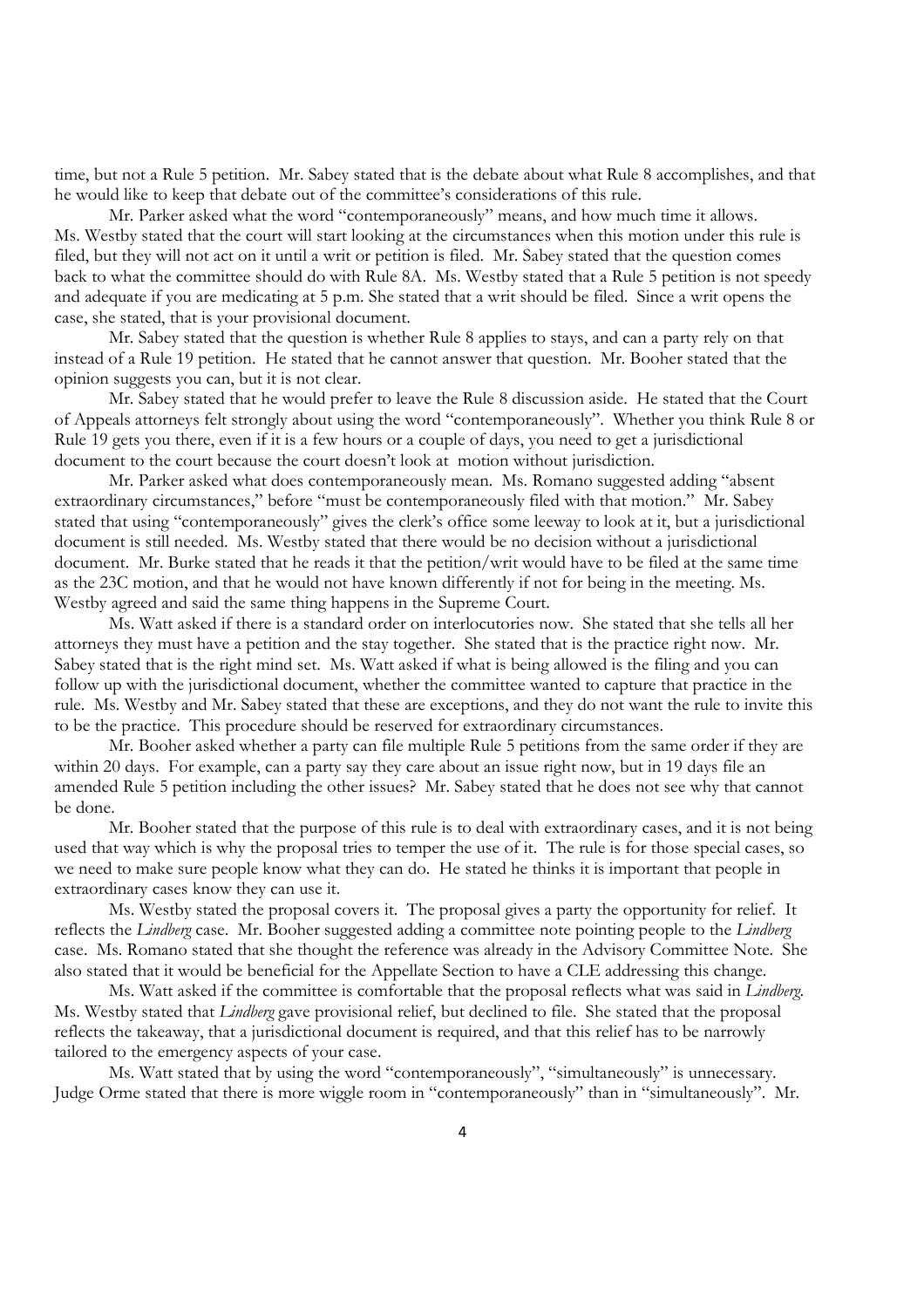Parker stated that the proposal really trying to say that if you have an emergency, the court cannot solve it until you file the underlying document. Ms. Romano stated that the reading is narrowed where it states the jurisdictional document must have preceded the motion, or been contemporaneously filed. She reads that statement to mean before or at the same time.

The Committee discussed changes to section (a) as follows:

(a) Emergency relief; exception. Emergency relief is any relief sought within a time period shorter than specified by otherwise applicable rules. A motion for emergency relief filed under this Rule is not sufficient to invoke the jurisdiction of the appellate court. A separately filed petition or notice that invokes the appellate jurisdiction of the court under another provision of these rules must have preceded the motion for emergency relief or must be contemporaneously filed with that motion. No emergency relief will be granted in the absence of a separately filed petition or notice under another provision of these rules that invokes the appellate jurisdiction of the court.

Ms. Romano asked whether something is needed in section (d) to tie it back to section (a). Ms. Westby stated that the "unless" clause is not deciding the petition, it is just giving a party time to respond. She stated that a party would have to invoke jurisdiction. Ms. Watt asked whether to committee wants to tie back in and clarify in section (d) that jurisdiction still has to be invoked. Mr. Sabey stated that it is not necessary. Ms. Romano asked whether (d) is referring to a response to 23C or to the underlying petition.

Mr. Booher stated that this provision is what is confusing. "No motion shall be granted." The motion is just requesting expedited relief. The response referred to in section (d) is no reason to grant relief. Mr. Parker stated the provision is clear to him. Mr. Booher stated that the motion just asks the court to make a decision fast. Mr. Sabey stated that subpart (d) is clearly limited to when a party has to file a response to a 23C motion for emergency relief. He said that the "unless" clause states the circumstance where the court can grant relief prior to receiving that response. He stated that (d) says nothing about jurisdiction, that it is not linked to section (a).

Mr. Booher asked whether a response to a rule 19 petition is the same as a response to a rule 23C motion. Mr. Booher stated that all the motion is asking for is to speed up the relief, not for an independent claim for relief. Mr. Sabey stated his disagreement, that it is tied to the relief. He stated that it is a subset of the relief asked for in the jurisdictional document. Ms. Romano stated that the response can be the same, but sometimes they are different. They can be separate. Mr. Sabey stated that he does not think the issue needs to be addressed here. He stated that a Rule 19 petition might be coextensive with a Rule 23c motion, but it might not be.

Mr. Booher stated that the court does not want to review Rule 19 or Rule 5 petitions before addressing a Motion for Emergency Relief, but it wants to know that it exists. Mr. Sabey stated that it depends on the case. The scope of relief may vary, or it may be the same. Ms. Romano – we can't have a rule full of illustrative examples.

 Mr. Parker stated that he would strike, "No emergency relief will be granted in the absence of a separately filed petition or notice that invokes the jurisdiction of the court under another provision of these rules." The committee discussed this suggestion and settled on keeping the sentence, but deleting "under another provision of these rules."

The proposal then read as follows: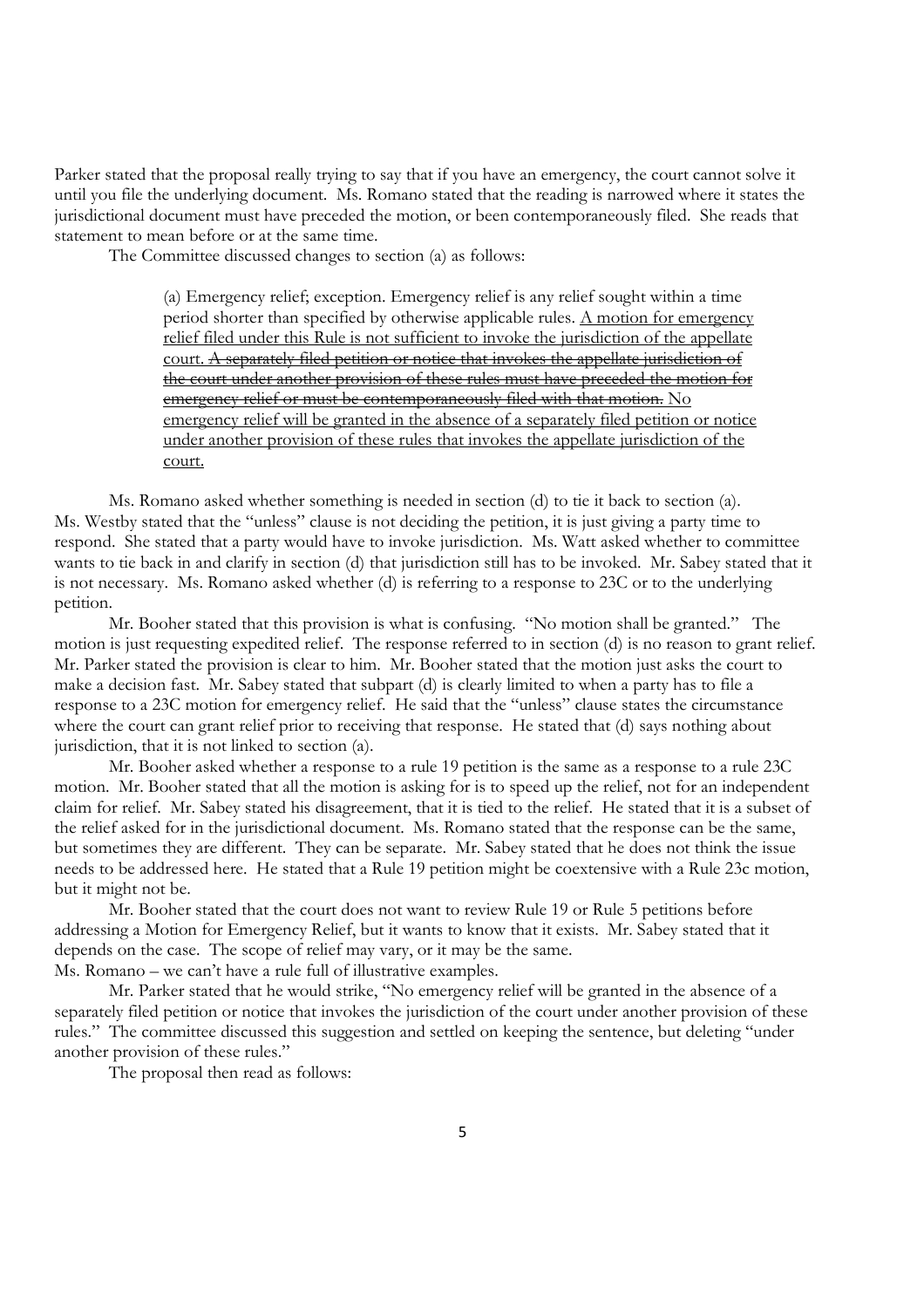(a) Emergency relief; exception. Emergency relief is any relief sought within a time period shorter than specified by otherwise applicable rules. A motion for emergency relief filed under this Rule is not sufficient to invoke the jurisdiction of the appellate court. A separately filed petition or notice that invokes the appellate jurisdiction of the court under another provision of these rules must have preceded the motion for emergency relief or must be contemporaneously filed with that motion. No emergency relief will be granted in the absence of a separately filed petition or notice that invokes the appellate jurisdiction of the court.

*Mr. Parker moved to approve the Rule 8A proposal with the amendments. Mr. Booher seconded the motion and it passed unanimously.* 

### **5. Committee Note to Rule 44 Clark Sabey**

Mr. Sabey discussed his proposed committee note to Rule 44. He stated that the intent was to clarify how Rule 44 works and to update it. He also stated that he deleted the reference to Rule 4C, the rule was changed from 4C long ago. Ms. Westby stated that she thinks Mr. Sabey's proposal captures his intent.

*Mr. Booher moved to approve the Rule 44 proposal. Mr. Mouritsen seconded the motion, and it passed unanimously.* 

### **6. Rule 5 Committee**

This item was tabled for discussion after the Global Review of Rules update.

### 7. **Global Review of Rules Update** Troy Booher

Mr. Booher discussed proposed Rule 3 updates. He stated that the intent was to update 3(e) to account for e-filing, and to point them to the requirements of the court in which the appeal is taken. Mr. Parker stated that the update is a good idea. He inquired as to the purpose of the last sentence in (e). He asked whether it has internal significance.

Ms. Westby agreed that the sentence is for the court, since this information is not always obvious from the docket.

*Mr. Parker moved to adopt the Rule 3 proposal. Ms. Decker seconded the motion and it passed unanimously.*  The Global Rules Review was then tabled for further discussion at the next meeting.

### **8. 2014 Meeting Schedule Joan Watt**

The committee discussed the 2014 meeting schedule. Ms. Adams-Perlac suggested a standing date for committee meetings. Judge Orme suggested meeting on the first Thursday of the month at noon, except for when Mr. Pattison has a disciplinary meeting, in which case we will have it on the first Friday of the month at noon.

The next meeting will be held on November 14<sup>th</sup>, 2013 at 12:00 p.m. There will be no December meeting. The first meeting of the year will be January 9, 2014 at 12:00 p.m. Meetings will be held the first Friday of the month in February, April, and June. Meetings will be held on the first Thursday of all other months.

*Ms. Adams-Perlac will send outlook appointments for all of the meetings.*